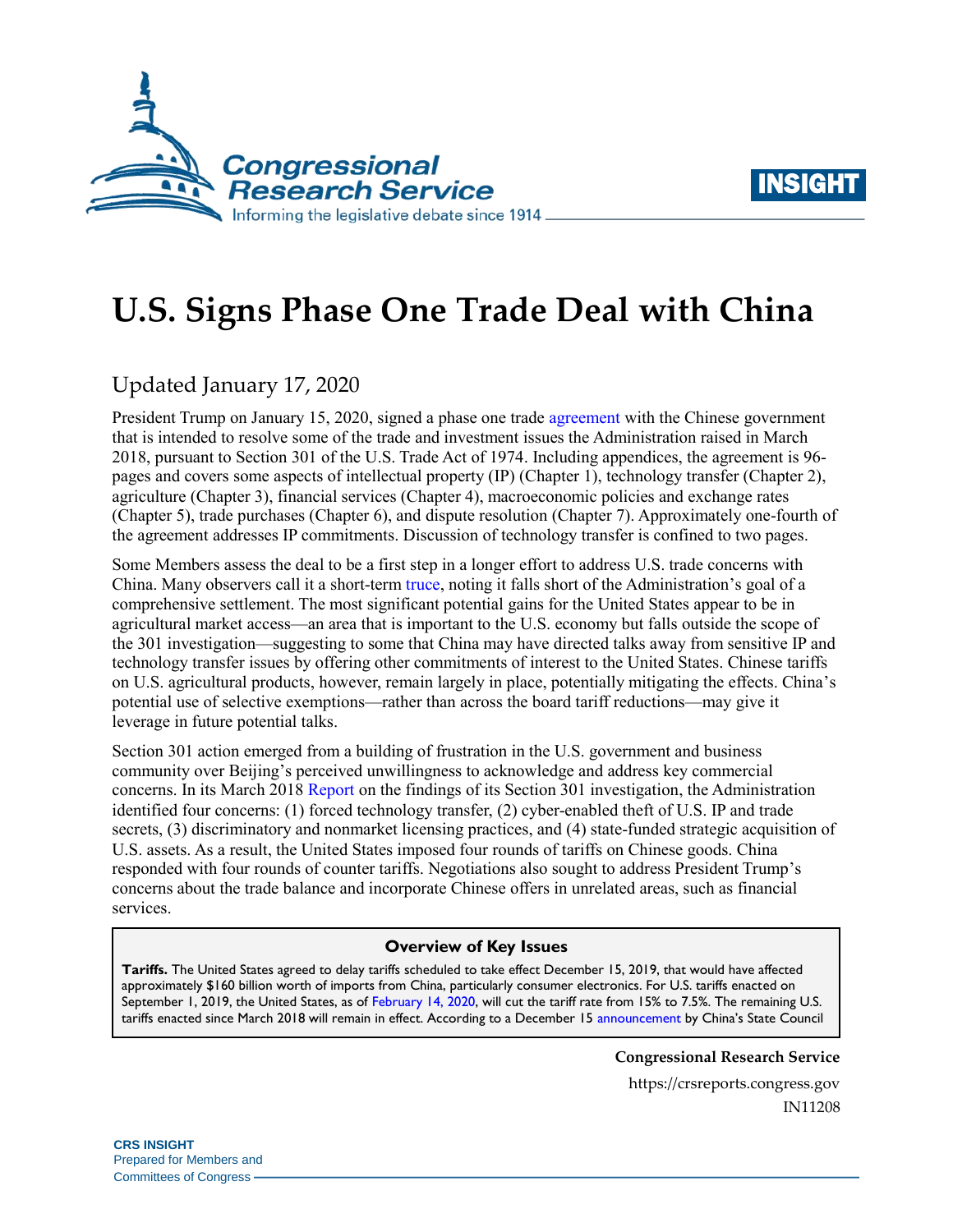Tariff Commission, China has agreed not to proceed with its own scheduled December tariff increases [\(Appendix II\)](http://gss.mof.gov.cn/zhengwuxinxi/zhengcefabu/201908/P020190823604939266141.pdf) and will extend exemptions for autos, auto parts and some pork and soybean imports it announced in September; earlier tariffs, including tariffs China implemented on September 1 [\(Appendix I\)](http://gss.mof.gov.cn/zhengwuxinxi/zhengcefabu/201908/P020190823604938915640.pdf), remain in effect. China may use a case-by-case tariff exemption process to meet its purchase obligations rather than reducing tariffs (See CRS Report R45949, *[U.S.-China Tariff](https://crsreports.congress.gov/product/pdf/R/R45949)  [Actions by the Numbers](https://crsreports.congress.gov/product/pdf/R/R45949)*.)

**IP.** China's commitments on counterfeiting, patent and trademark, and pharmaceutical protections reflect domestic actions China already took and similar language from earlier commitment[s, according to former U.S. government negotiators.](https://www.washingtonpost.com/business/economy/trumps-new-china-deal-cements-emergence-of-managed-trade/2020/01/15/7892c446-372b-11ea-bf30-ad313e4ec754_story.html) The agreement focuses more on enforcement—penalties and legal recourse in the event of IP theft—rather than prevention of theft. China's new Foreign Investment Law imposes legal penalties for officials who disclose trade secrets, but the agreement is silent on China's policies and practices that encourage theft and the ways in which the government directs, encourages, and facilitates technology transfer.

**Technology Transfer.** China committed not to force technology transfer but this provision may be difficult to enforce. The new Foreign Investment Law forbids forced technology transfer, but [Chinese officials frequently state that foreign firms](https://www.nytimes.com/2020/01/15/business/china-technology-transfer.html)  [willingly give their technology.](https://www.nytimes.com/2020/01/15/business/china-technology-transfer.html) Chinese industrial policies, such as *Made in China 2025* and the national semiconductor policy, remain in force, and the Chinese government can leverage informal powers. The [U.S. business community](https://www.reuters.com/article/us-usa-trade-china/u-s-firms-no-longer-positive-anchor-for-beijing-ties-amcham-in-china-idUSKCN1RT0CA) has voiced concerns that China is doubling down on industrial policies, including recapitalization of government funds and the launch of a new plan and \$21-billion government fund to support advanced manufacturing. In 2020, Chinese officials will be adjudicating the country's next Five-Year Plan (2021-25) and new industrial policies.

Resolution of core U.S. concerns on IP, technology transfer, industrial policies, and state subsidies remain, for the most part, left to potential future phase two talks. These U.S. concerns center on what is perceived by U.S. stakeholders to be a web of reinforcing Chinese government plans and industrial policies that offer preferences and support for Chinese firms, both domestically and overseas. Often, non-Chinese firms are required to partner with and transfer technology, proprietary knowhow, and core IP to Chinese entities. The Chinese government may seek to further delay action on these contentious issues by prolonging phase two talks. The Preamble of the January agreement does not define "mutually agreed trade and investment concerns," potentially allowing China to debate the scope of phase two. Failure to resolve technology transfer issues could intensify congressional debate on the U.S. approach and harden the U.S. posture vis-a-vis China. (See CRS In Focus IF11284, *[U.S.-China Trade and Economic Relations:](https://crsreports.congress.gov/product/pdf/IF/IF11284)  [Overview](https://crsreports.congress.gov/product/pdf/IF/IF11284)*.)

#### **Other Issues to Watch**

**Authoritative Versions.** The agreement states that the English and [Chinese versions](http://images.mofcom.gov.cn/www/202001/20200116104122611.pdf) are equally authentic and that both official Chinese and U.S. trade data will be used to determine whether Chapter 6 trade purchases have been implemented. These provisions could open areas of potential disagreement on commitment terms, particularly if terms do not precisely correspond in both languages. The deal is silent on how trade purchases will be valued and whether they could include China's retaliatory tariff rates, many of which remain high.

**Purchases.** China committed to purchase at least \$200 billion above a 2017 baseline amount of U.S. agriculture (\$32 billion), energy (\$52.4 billion), manufacturing goods (\$77.7 billion), and services (\$37.9 billion) between January 1, 2020, and December 31, 2021. China caveated that purchases will be marketbased, allowing flexibility to fall below targets. China's purchases may not generate new demand and could displace other trading partners, prompting the European Union to consider a World Trade Organization challenge.

**Currency.** The Administration negotiated a currency commitment, similar to [Chapter 33](https://ustr.gov/sites/default/files/files/agreements/FTA/USMCA/Text/33_Macroeconomic_Policies_and_Exchange_Rate_Matters.pdf) of the approved U.S.-Mexico-Canada Agreement, for market-determined exchange rates, as well as transparency and reporting requirements.

**Financial Services.** China committed to selectively reduce some foreign equity limits and restrictions, but arguably could curtail implementation through licensing and operating requirements. China